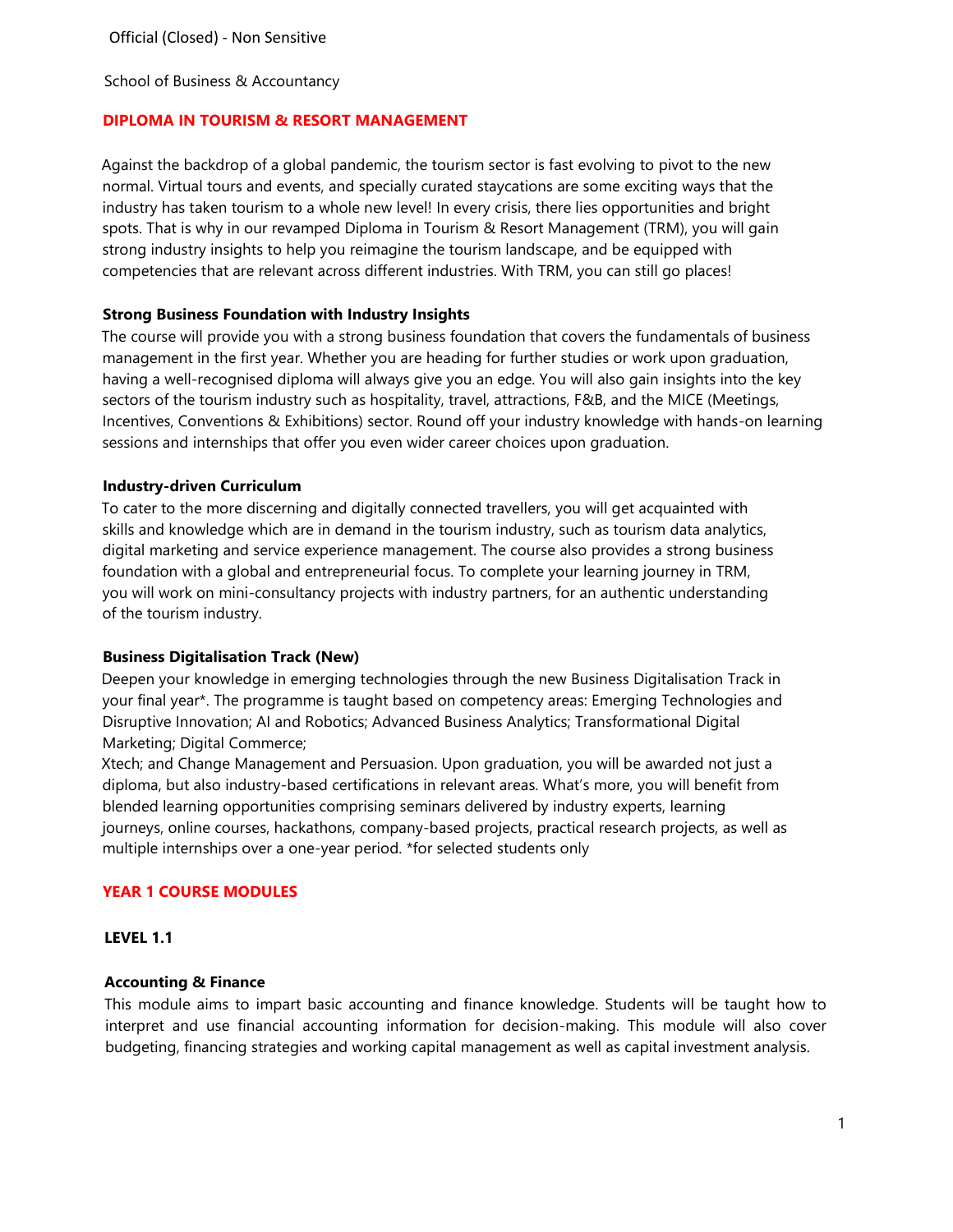School of Business & Accountancy

### **Business Communication 1**

This module enables students to deliver clear and logical messages to their audience. They will develop written communication skills through crafting business messages such as business letters, emails and meeting minutes. In addition, students will work through presentations and simulated meetings to refine their spoken communication skills, discussion techniques and people skills.

### **Business Law**

This module equips students with a basic knowledge of the fundamentals of business law and their application in a business environment. Topics include the Singapore legal system, law of contract, agency law, law of tort, law of business organisations, introduction to company law, intellectual property law and business ethics.

### **Global Business**

This module will enable students to learn the fundamentals of business and build socio-cultural skills. It immerses students in the reality of the business world and helps them understand the impact of globalisation. Students will discuss how contemporary world affairs affect business strategies that may influence business success.

### **User-Centred Design in Business**

This module provides students with practical insights and methods into designing content for digital media communication using user-centred design principles and approaches. Students will apply these principles to address issues related to user experience design, information design, interface design, presentation, imagery and visualisation of information on various digital devices and platforms.

## **LEVEL 1.2**

## **Business Statistics & Applications**

Students are introduced to the basic concepts of statistics for decision-making in the business world. They will also be taught how to organise and analyse data and interpret the results. Students will learn to create, capture and manipulate data in spreadsheet formats to help businesses solve business problems and improve business operations and processes. Students will also learn to organise and present data using spreadsheets to aid in their analysis and interpretation.

#### **Career & Professional Preparation**

This module gives students a foundational introduction to their three-year diploma course curriculum and how it prepares them for industry. It will help them embark on their course with the end in mind through guided reflection on their personal characteristics and development of an overall game plan for their future education and career goals.

#### **Digital Business Solutions**

This module aims to provide the students with an introduction to programming. It covers the basic tenets of algorithmic thinking to problem solving. It also covers the desired characteristics of programmes that are easy to read and modify. To ensure relevance to the industry, business-oriented programming problems and cases will be used for discussion and practice.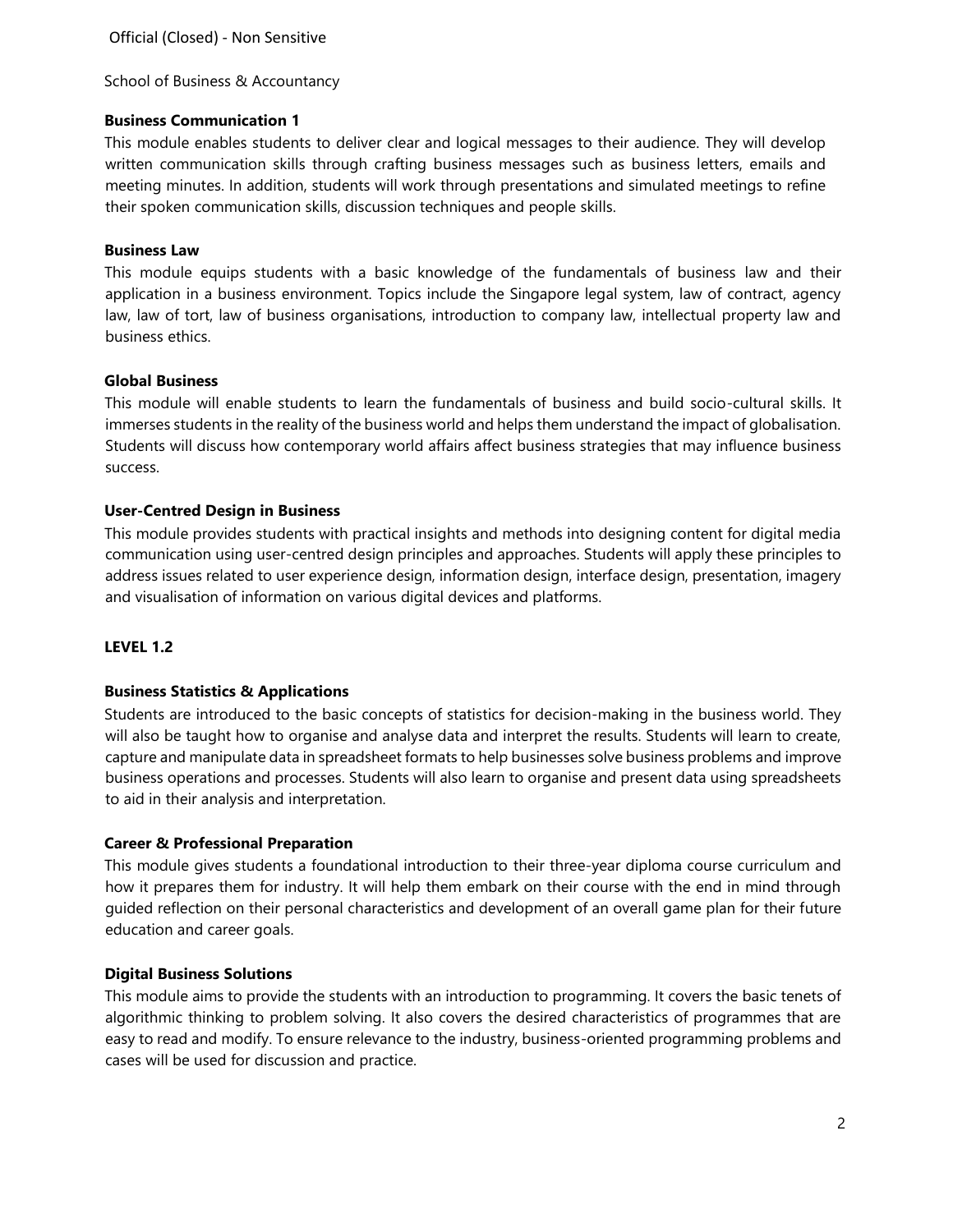School of Business & Accountancy

## **Economics**

This module provides a grounding in the basic concepts in Microeconomics and Macroeconomics. Students will examine the economic choices made by consumers, firms, and see how these decisions affect the market for a particular good or service. They will also analyse the working of a typical economy. Topics include the demand and supply of a good, production costs, price determination and supply decisions for individual firms in different market structures, economic growth, unemployment, inflation, fiscal policy and monetary policy.

# **YEAR 1 COURSE MODULES**

| <b>Module Name</b>                            | <b>Credit Units</b> |
|-----------------------------------------------|---------------------|
| Level 1.1 (20 hours per week)                 |                     |
| Accounting & Finance                          | 4                   |
| <b>Business Communication 1</b>               | 4                   |
| <b>Business Law</b>                           | 4                   |
| English Language Express*                     | ΝA                  |
| <b>Global Business</b>                        | 4                   |
| User-Centred Design in Business               | 4                   |
| Level 1.2 (19 hours per week)                 |                     |
| <b>Business Statistics &amp; Applications</b> | 5                   |
| Career & Professional Preparation             | $\mathcal{P}$       |
| Digital Business Solutions                    | 4                   |
| Economics                                     | 4                   |
| Health & Wellness^                            |                     |
| Innovation Made Possible^                     | ς                   |

#### **Notes:**

^ For more details on Interdisciplinary Studies (IS) electives, please log on [to](http://www.np.edu.sg/is)  [www.np.edu.sg/is \\*](http://www.np.edu.sg/is) This module is only offered to students who are weaker in the English Language.

## **IS Modules**

The School of Interdisciplinary Studies (IS) delivers a broad-based curriculum, which nurtures a new generation of professionals with multidisciplinary skills and an innovative and entrepreneurial spirit to meet the challenges of a knowledge economy. IS offers both prescribed modules and electives to challenge boundaries. Prescribed modules develop students' competencies in core areas such as Communication, Innovation and Enterprise, Culture and Communication, and Personal Mastery and Development, while elective modules provide insights into Arts and Humanities, Business, Design, and Science and Technology.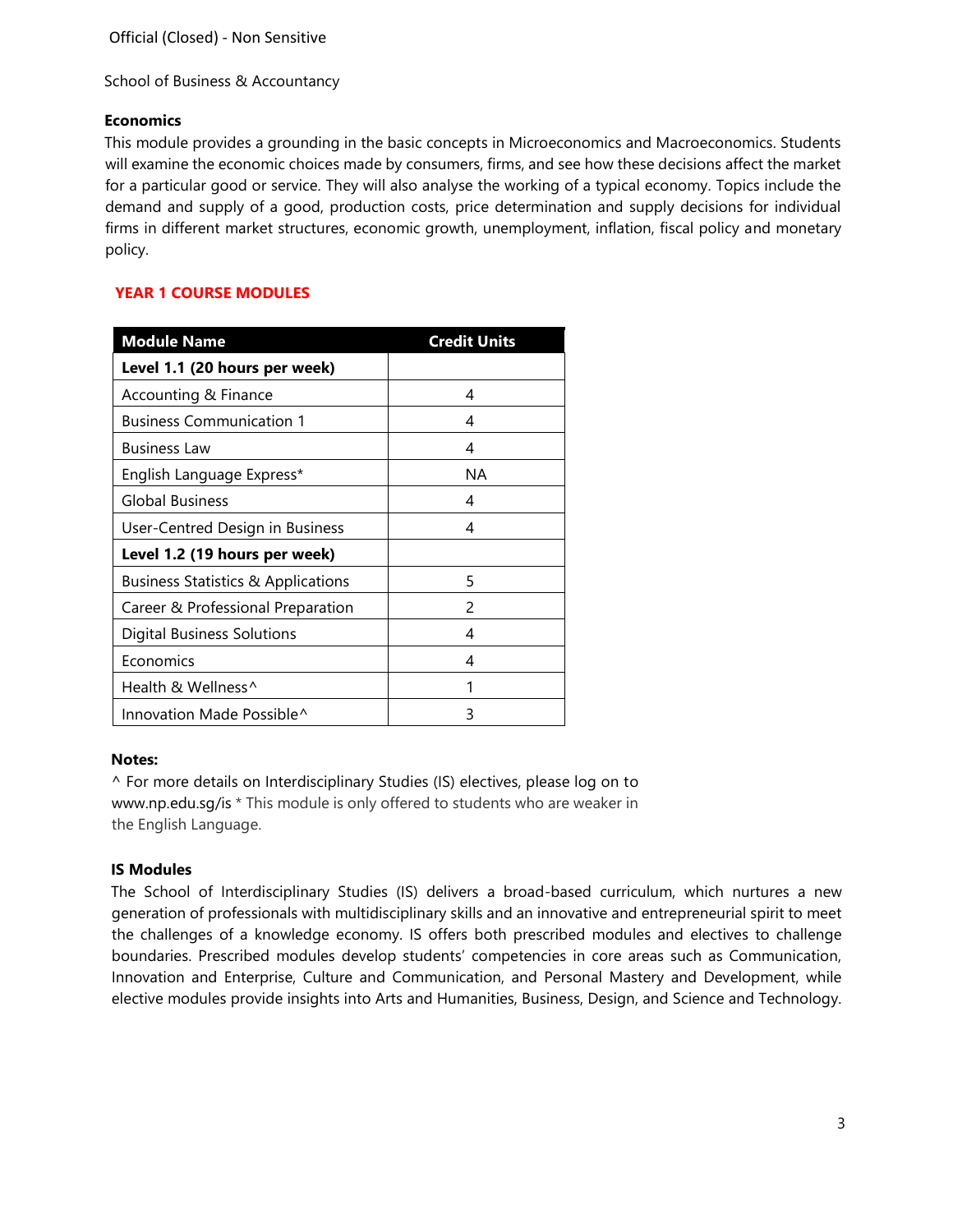School of Business & Accountancy

# **YEAR 2 COURSE MODULES**

#### **LEVEL 2.1**

## **Business Communication 2**

This module builds on the foundation of Business Communication 1 and creates opportunities for students to strengthen their oral and written communication. Students will be required to enhance their presentation skills through impromptu speeches. Students will also learn how to prepare a business proposal. Job hunting and employment skills will be introduced to prepare students for a positive start to their careers. Students will learn about personal branding and will be taught to write application letters and resumes. Additionally, students will learn job interview techniques through roleplays and simulations.

## **Event Design**

This module aims at providing students with the necessary skills and knowledge to plan and organise successful events. Using experiential learning and service-learning as pedagogies, students learn the important mechanics of event management to apply these concepts in an industry project. Key topics include conceptualisation, programming, budgeting, marketing, risk management and logistics.

### **Leisure & Lifestyle Business**

This module aims to introduce fundamental knowledge of key tourism sectors to students. By collaborating with industry partners from the Attractions, Travel, Leisure & Lifestyle sectors, students will acquire first-hand understanding of their business and operations concerns through learning journeys and guest lectures. Students will also embark on tourism business ideation with the Business Model Canvas tool.

#### **Tourism Analytics**

This module aims to introduce students to the fundamental concepts of business analytics. Students will learn how to clean and transform data for analysis. They will also develop proficiency in the use of analytic tools and techniques to efficiently analyse the data (both qualitative as well as quantitative), and to present insights to the data using visualisation tools.

#### **Tourism Marketing**

The objective of this module is to provide students with a comprehensive understanding of marketing principles and practices within the context of the tourism and hospitality industry. Singapore's tourism sector initiatives and emerging marketing trends as well as an in-depth study of their implications will also be covered.

#### **Service Experience Design**

This module focuses on equipping students with the knowledge and skills to curate memorable service experiences for guests in the tourism sector. Students will understand User Experience (UX) and use Design Thinking to create service experiences. Students will also be exposed to real-world scenarios to apply the knowledge and skills acquired to enhance the overall guest experiences.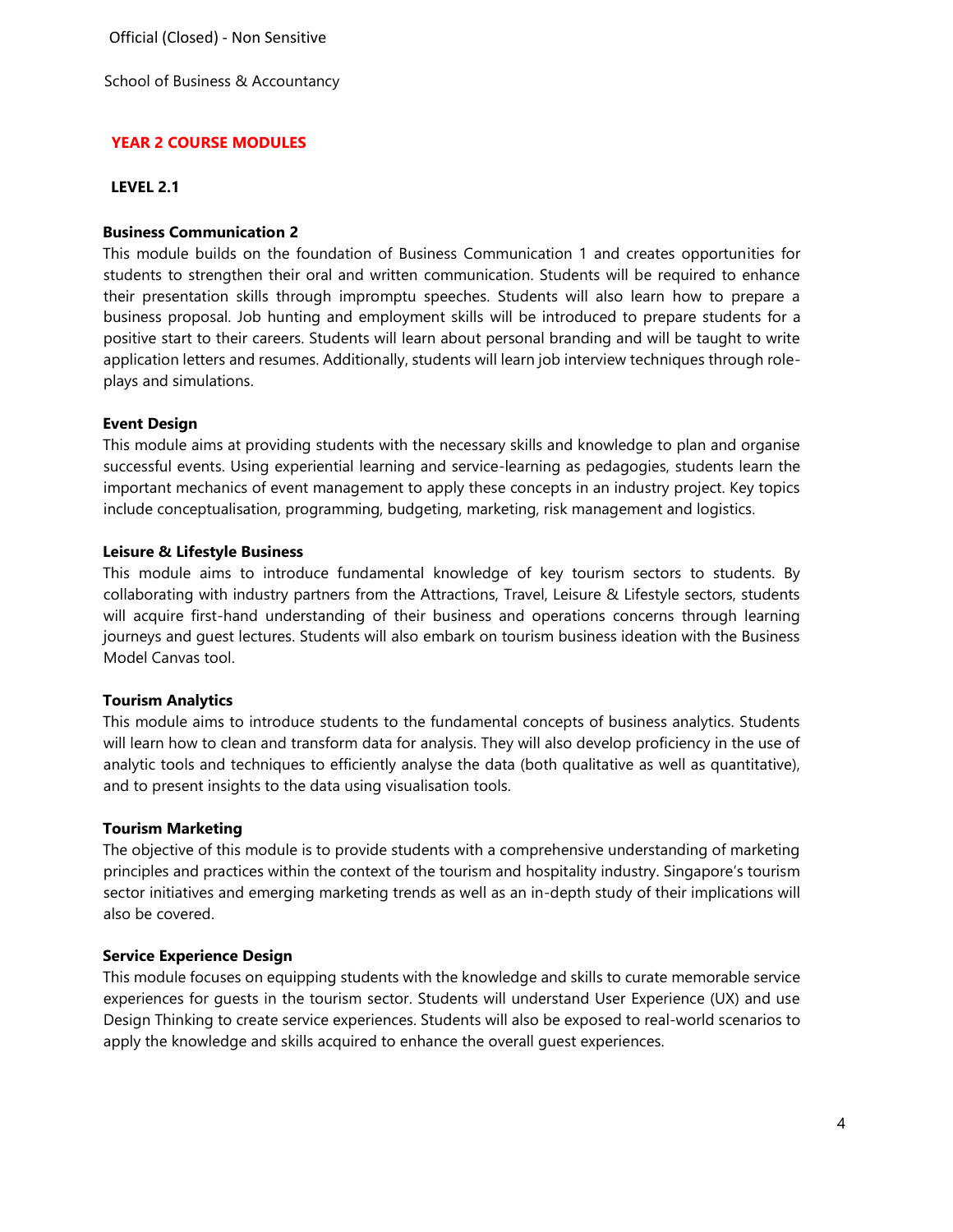School of Business & Accountancy

## **LEVEL 2.2**

### **Airline & Travel Business**

The module equips students with essential business knowledge of airport, airline, cruise and tour operations. They will learn about new developments in the travel industry such as changing business models, emerging distribution and product design strategies. Through simulation game, classroom discussions and projects, students will acquire a comprehensive perspective on the core operations in the travel industry.

#### **Events in Action**

This module offers students a practical platform to actualise their project plans and conduct a postevent evaluation for a business and/or community entity developed in the preceding Event Design (EDE) module. Students will also gain insights into event operations through practicum opportunities and have the opportunity to consolidate their learning from the events industry through critical reflection journals.

### **Hospitality Management**

This module aims to familiarise students with the workings of key hotel departments such as front office, reservations, housekeeping, etc. and trains students in the use of the OPERA Cloud Property Management System. Students will also explore various topics including brand & marketing, pricing methods, channels of distribution, and the impact of meetings & events in relation to a global hospitality business.

### **Tourism Research**

The module aims to provide students with the necessary skills and knowledge to plan, design and conduct research projects within the context of tourism. Students will develop competencies in identifying research problems, selecting appropriate research methods, gathering and analysing data, and recommending a course of action grounded in data.

#### **Sustainability in Tourism**

This module will equip students with fundamental knowledge in sustainable tourism. Students will gain a deeper understanding of sustainability in tourism businesses through discussions on case studies and best practices. Field trips, facility tours and a startup speaker series will be arranged for students to experience the applications of sustainable tourism and help them ideate sustainable business propositions.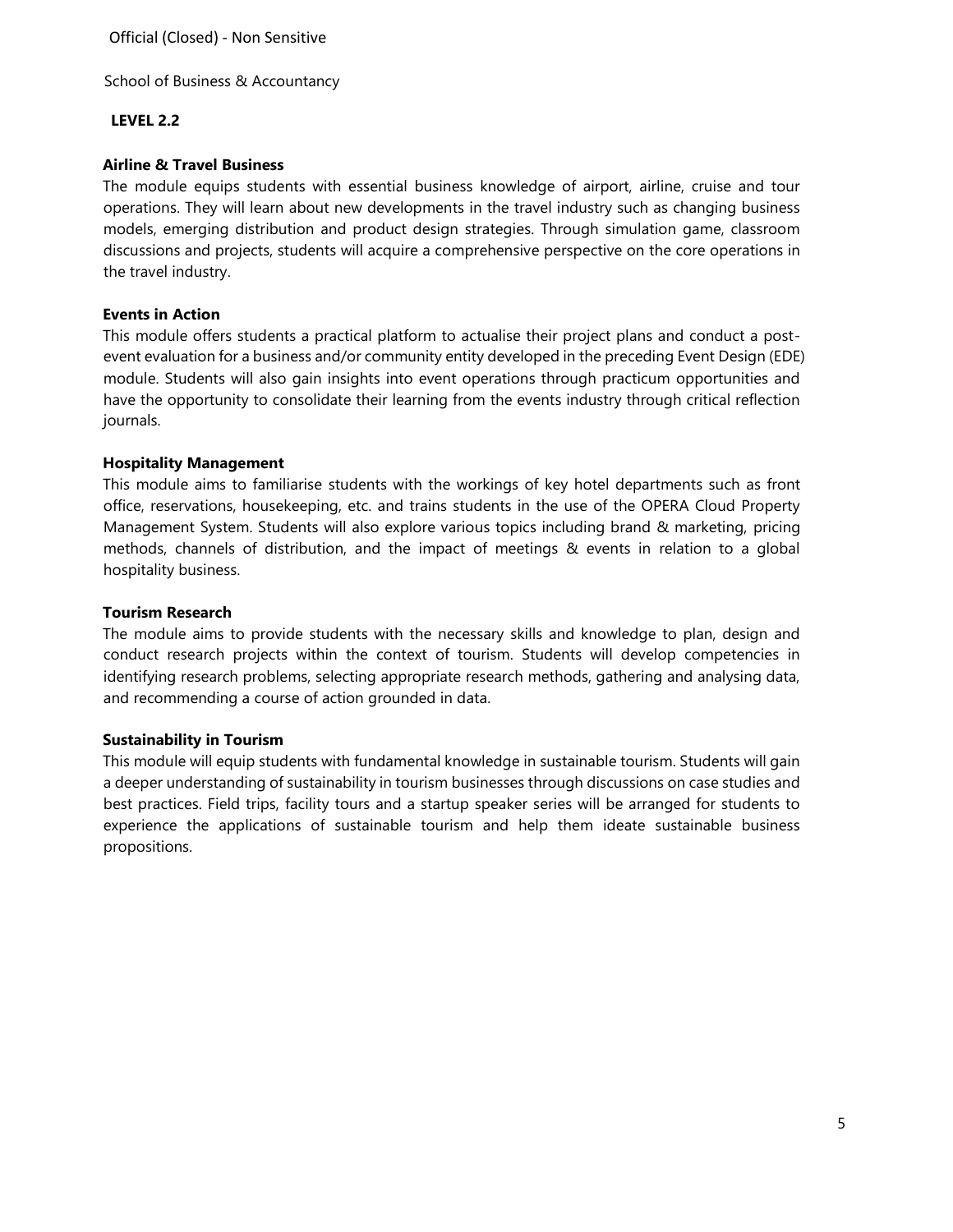School of Business & Accountancy

# **YEAR 2 COURSE CURRICULUM**

| <b>Module Name</b>                     | <b>Credit Units</b> |
|----------------------------------------|---------------------|
| Level 2.1 (20 hours per week)          |                     |
| <b>Business Communication 2</b>        | 4                   |
| Event Design                           | 3                   |
| Leisure & Lifestyle Business           | 3                   |
| Tourism Analytics                      | 3                   |
| Tourism Marketing                      | 3                   |
| Service Experience Design              | 4                   |
| Level 2.2 (19 hours per week)          |                     |
| Airline & Travel Business              | 4                   |
| Events in Action                       | 3                   |
| <b>Hospitality Management</b>          | 4                   |
| Tourism Research                       | 4                   |
| Sustainability in Tourism              | $\mathcal{P}$       |
| World Issues: A Singapore Perspective^ | 2                   |

#### **Notes:**

^ For more details on Interdisciplinary Studies (IS) electives, please log on [to www.np.edu.sg/is](http://www.np.edu.sg/is) 

#### **IS Modules**

The School of Interdisciplinary Studies (IS) delivers a broad-based curriculum, which nurtures a new generation of professionals with multidisciplinary skills and an innovative and entrepreneurial spirit to meet the challenges of a knowledge economy. IS offers both prescribed modules and electives to challenge boundaries. Prescribed modules develop students' competencies in core areas such as Communication, Innovation and Enterprise, Culture and Communication, and Personal Mastery and Development, while elective modules provide insights into Arts and Humanities, Business, Design, and Science and Technology.

## **YEAR 3 COURSE MODULES**

### **LEVEL 3.1**

## **Business Persuasion & Influence**

This module teaches students persuasive communication and social influence. Students will master boardroom presentation skills and learn to apply personal branding and networking skills. They will be assessed on their pitch to industry partners as part of the capstone project, through role-plays simulating networking situations and telling a 'visual story' of their learning.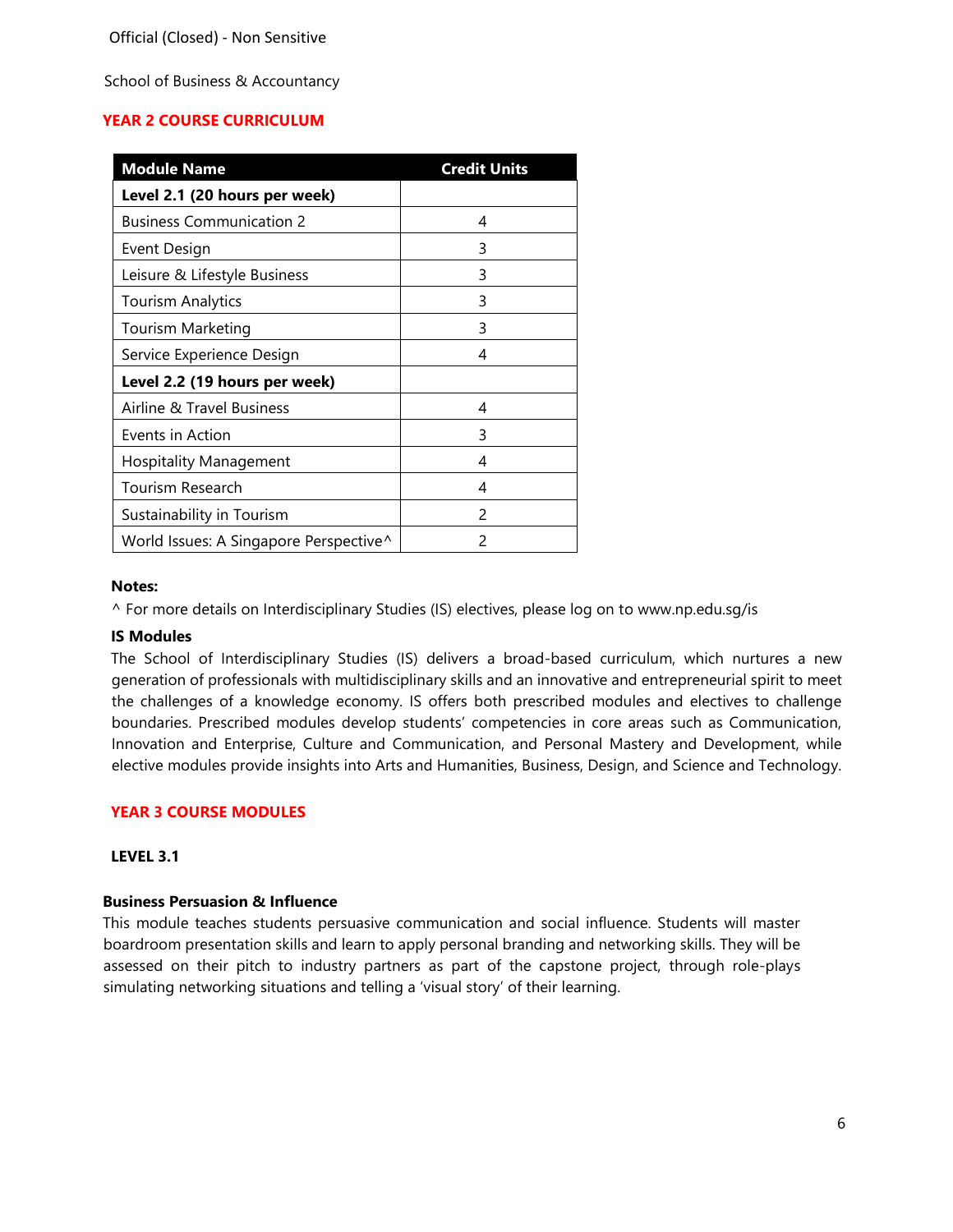School of Business & Accountancy

## **Digital Marketing in Tourism**

The module is designed to equip students with knowledge of digital technologies relating to tourism marketing. It aims to help students understand the benefits from employing search platforms, social marketing communications and mobile-based communications in the planning and implementation of tourism marketing strategies.

### **Revenue Management in Tourism**

This module will equip students with fundamental revenue management (RM) concepts and their application in the travel and tourism industry. Through case studies and hands-on exposure to RM tools, students will be introduced to strategic decision making in sectors including airlines, events and hospitality, and understand the relationship between RM and the overall financial performance of a company.

### **Tourism Business Innovation**

This industry attachment provides authentic learning experiences in a real-world, and self-driven learning environment for students to apply their competencies to practical work issues. Students will have the opportunity to acquire new skills and knowledge by being placed in real-world work situations. Throughout the period of attachment, they will be coached by a mentor in the company.

### **LEVEL 3.2**

### **Tech-Talk in Tourism**

This module requires students to demonstrate their knowledge of trending technologies in smart tourism, such as virtual and augmented reality, recognition technology, mobile technology, financial technology, the Internet of Things, etc. Students will assess and evaluate the adoption and impact of these technologies to the industry, and present their knowledge through technology-related media.

## **6-Month Internship**

Students will be given the opportunity to work for about six months in tourism-related organisations and public sector firms. They will learn beyond the classroom boundaries with professional practitioners as their mentors.

OR

## **Tourism Startup Internship Project**

This track is offered to final year TRM students as an alternative to the conventional internship programme. Students will be assigned to an industry partner to work on their entre-/intrapreneurial project under the mentorship of this partner. While working on their project, they are expected to draw upon prior knowledge and skills they have acquired in the curriculum.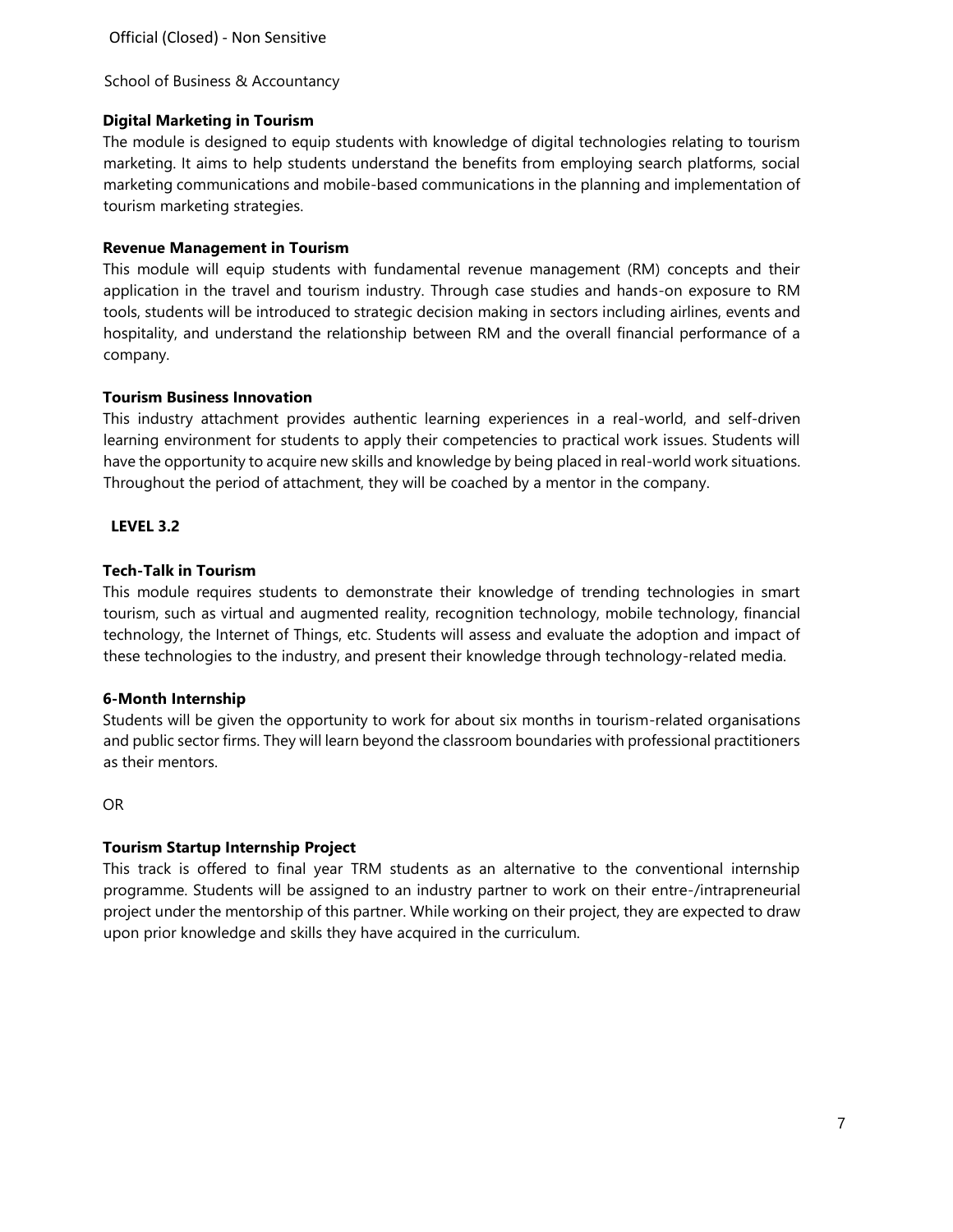School of Business & Accountancy

## **BUSINESS DIGITALISATION TRACK**

## **LEVEL 3.1**

## **Digital Commerce**

Students will learn how technology is enabling brick-and-mortar businesses to sell their products and services through online digital platforms such as the web, mobile and a combination of online-offline commerce. Different digital commerce models such as B2C, B2B, C2C will be explored in the context of digital exchanges and the growing number of ecommerce platforms that cater to a variety of businesses such as F&B, retail, travel, hospitality, and finance for small and medium-sized businesses to large corporations. The end-to-end business processes in digital commerce will also be explored.

## **Digital Transformation Marketing Strategy**

Students will learn about the strategies in transforming Marketing through digital and social media for the purposes of stakeholder engagement, business expansion and brand building. Students will learn how digital and social media can shape new ways business organisations operate, and understand the impact of digital and social media on the business. Students will have the opportunity to learn through planning and developing a digital media strategy for a company and explore current digital media trends and strategies employed by successful organisations.

### **Emerging Technologies & Disruptive Innovation**

Students will survey the digital landscape and learn about emerging technologies such as AR/VR/MR, AI/Robotics, Analytics, Internet of Things (IoT) and the evolving nature of business platform models and the architecture of enterprise system. They will distil key lessons on the way these technologies are disrupting businesses and society. Students will learn about the innovation process in translating new and/or existing knowledge into marketable solutions. They will be able to better appreciate the disruptions facing businesses and acquire a change mindset.

#### **Internship 1**

Internship is the hallmark of the Business Digitalisation Track and exemplifies practical and real-life learning. It is a project-based internship where students work with an assigned company to complete a digitalisation project in eight weeks.

## **LEVEL 3.2**

#### **Advanced Applied Business Analytics**

Students will learn and apply the techniques in Business Intelligence and Analytics technologies to transform the reporting and analysis of businesses through visualisation and utilise the predictive capabilities of analytics. They will learn to aggregate diverse and complex data to build purposeful data repositories for analysis through business models such as regression, association, clustering and sales funnels. Students are expected to describe and analyse their findings through dash boarding and appropriate forecasting techniques.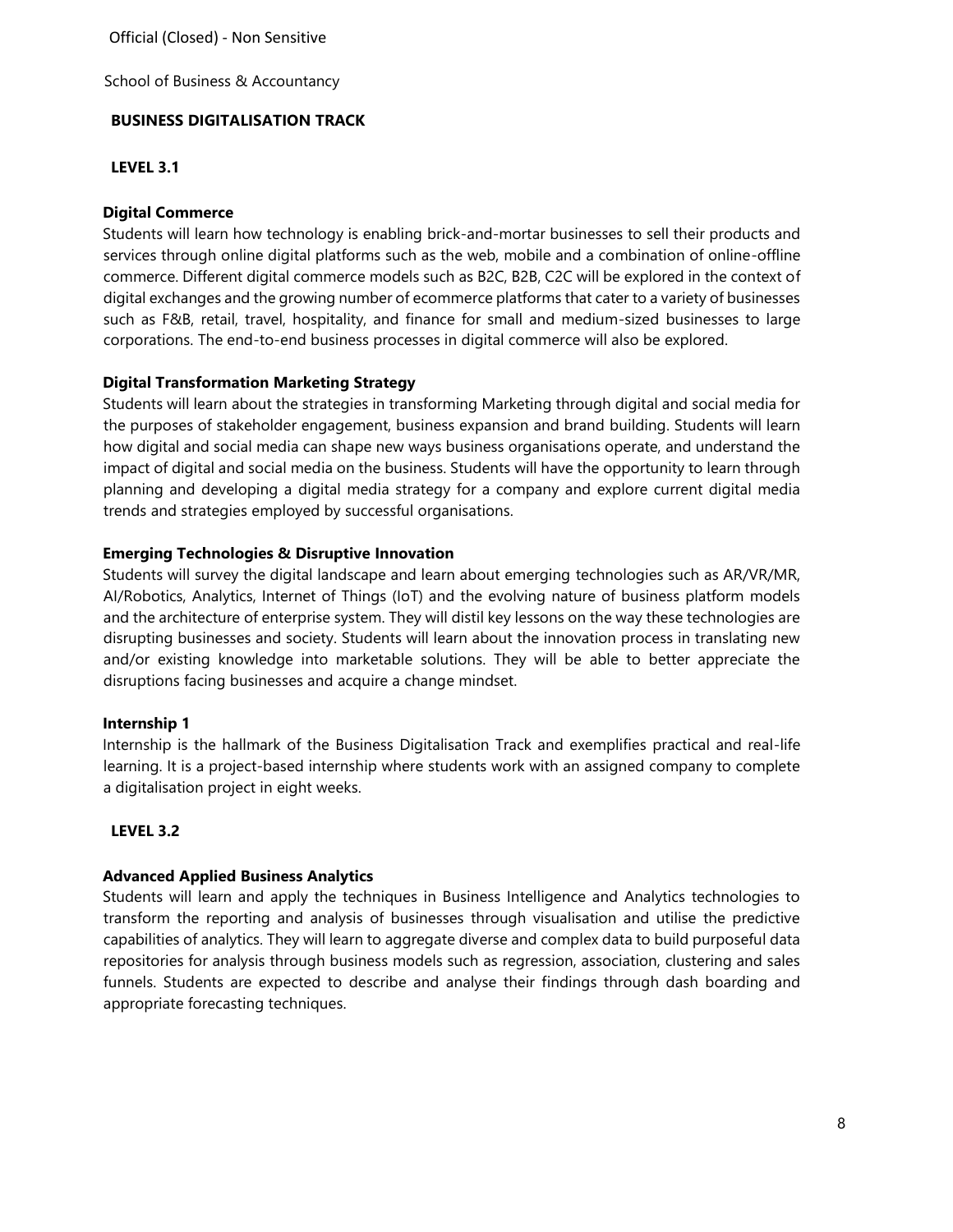School of Business & Accountancy

## **Artificial Intelligence & Robotics**

Students will learn about the nature and types of AI and Robotics. They will also examine how these two areas are being applied in organisations and businesses. Students will go on learning journeys to see real life examples and applications and interact with its practitioners. Students will also need to complete practical projects on AI for an SME. For example, the project could be the implementation of AI in Human Resource. Students will also be exposed to the AI tools and applications in the marketplace and have the opportunity to learn, try and possibly create some of them.

### **Change Management & Persuasion**

Students will learn that digital transformation involves people and processes and changes involved in business digitalisation, such as an organisation's goals, people, processes and technologies, needs to be anticipated and systematically managed. Students will learn about best practices in implementing strategies for effecting change, controlling change and helping people to adapt to change in the digital transformation process. Students will also learn inter-personal persuasion and influence skills.

### **ONE-YEAR JOBREADY PROGRAMME**

## **LEVEL 3.1**

### **Industry Attachment 1**

This industry attachment provides authentic learning experiences in a real-world, and self-driven learning environment for students to apply their competencies to practical work issues. Students will have the opportunity to acquire new skills and knowledge by being placed in real-world work situations. Throughout the period of attachment, they will be coached by a mentor in the company.

#### **LEVEL 3.2**

#### **Industry Attachment 2**

This industry attachment provides students with an additional opportunity for on-the-job training. Besides gaining skills and knowledge through first-hand experience in the professional world, students are able to build up their network and portfolio. They will be coached by a mentor in the company throughout the period of attachment.

## **YEAR 3 COURSE CURRICULUM**

| <b>Module Name</b>                         | <b>Credit Units</b> |
|--------------------------------------------|---------------------|
| Level 3.1 (21 hours per week)              |                     |
| <b>Business Persuasion &amp; Influence</b> | 3                   |
| Digital Marketing in Tourism               |                     |
| Revenue Management in Tourism              |                     |
| Industry Project in Tourism                | 6                   |
| Project ID: Connecting the Dots^           |                     |
| Level 3.2 (21 hours per week)              |                     |
| Tech-Talk in Tourism                       |                     |